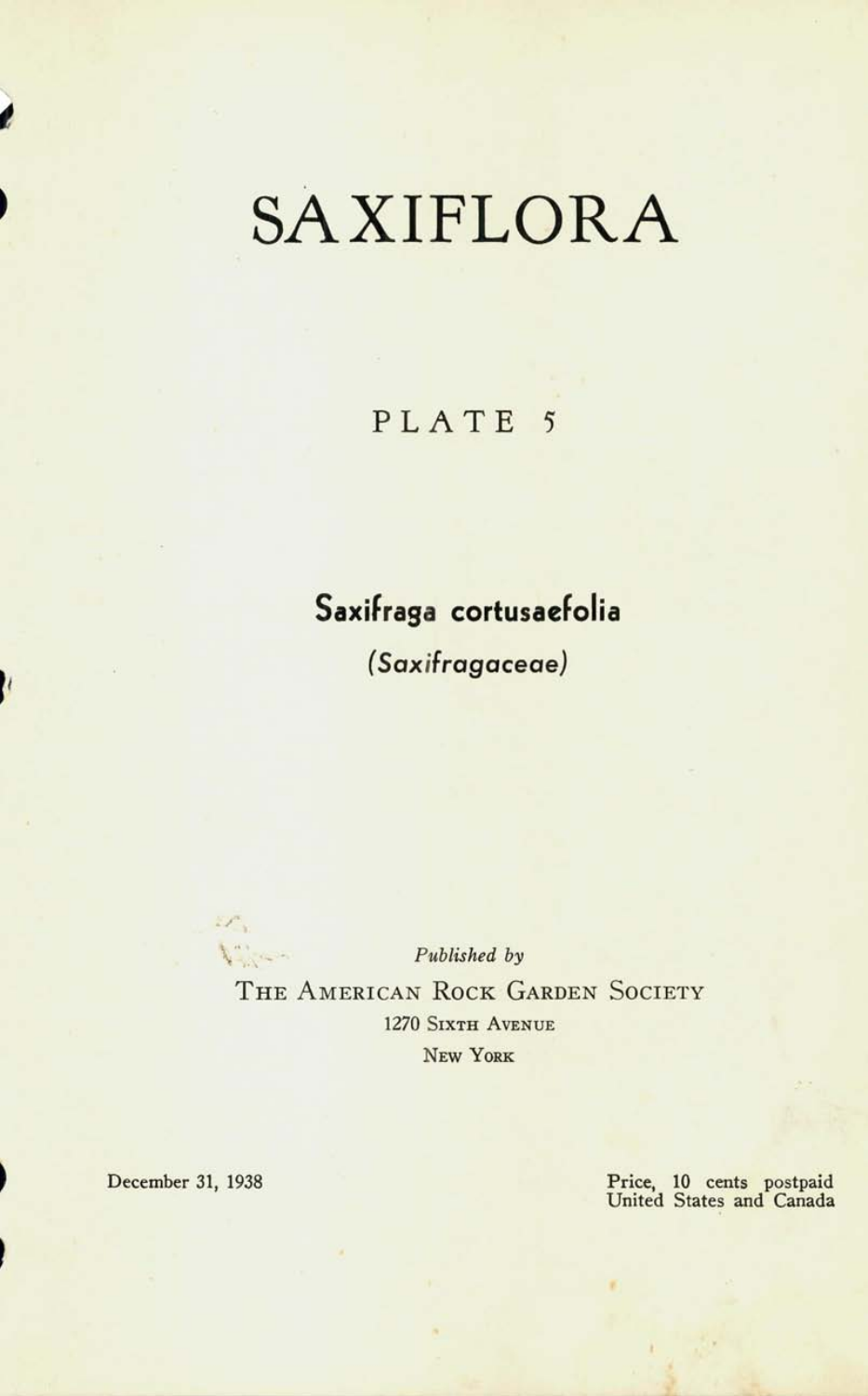

**Saxifraga cortusaefolia**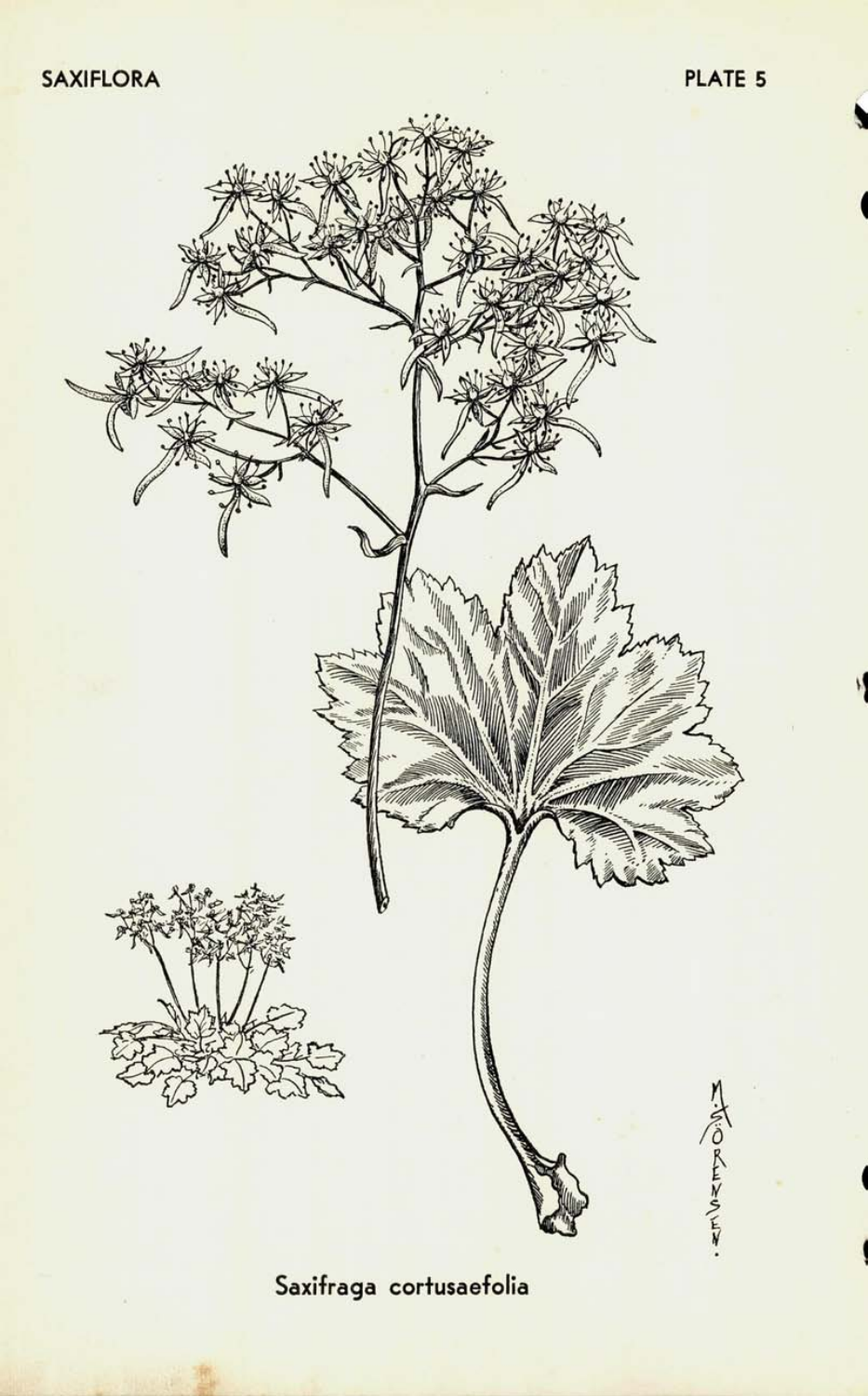## **Saxifraga cortusaefolia**

This lovely representative of the Diptera section, from shaded rocks in the mountains throughout Japan and in Korea, commends itself by its very late flowering season and by the beauty of its foliage, which alone is a sufficient reward to the gardener.

Though more robust, this plant is closely related, and similar in flower effect to, but without the runners of, the familiar *S. sarmentosa,* the socalled strawberry begonia, widely known as a house plant, and less generally as a quite hardy garden plant in shaded and dampish situations.

The plant flowers, in Poughkeepsie, N. Y., in October, often lasting in flower into November. At the time of this writing (November 7) the flowers are nearly past. It presents a peculiar, ghost-like appearance in its setting of brown, fallen leaves and naked stalks of other plants. It appears to be reliably hardy and thrives lustily in the shadier nooks of our garden, in a rather rich woodland soil which is not subject to drying out in summer. We have grown it for upwards of ten years and never knew it to be injured by severe winters. It came to us from the garden of the late Mr. Clarence Lown of our city, under the name *S. Fortunei,* which name is often confused and interchanged with that of 5. *cortusaefolia.* Because of this confusion, the following comment may be of interest:

*S. Fortunei* of Hooker is a very closely related plant, brought to England from cultivation in Japan, by Fortune, and first described by Hooker in Curtis Botanical Magazine, plate 5377, in 1863. This plant has subsequently been known in botanical literature mainly, if not exclusively, from cultivated specimens, though Franchet reported it from Tibet.

Fortune's plant appears, from literature, and from Hooker's plate, to be so close to 5\ *cortusaefolia* that it is best regarded as a variety of the latter (var. *Fortunei* of Maximowicz, 1871). It appears to differ from the earlier known S. cortusaefolia only by its toothed petals.

Illustrations in l'Hlustration Horticole, vol. 11, plate 398 (1864) and in other works (Flore des Serres, 1875), of a striking, variegated plant, over the title: *S. Fortunei* var. *tricolor,* are likely to cause confusion. The subject of these plates belongs undoubtedly with *S. sarmentosa.* 

The present drawing *oi S. cortusaefolia* was made from material in The New York Botanical Garden, originating from our Poughkeepsie garden.

Our plant is a deciduous perennial, forming a dome-shaped tuft of basal foliage produced by several, huddled crowns which may be easily separated